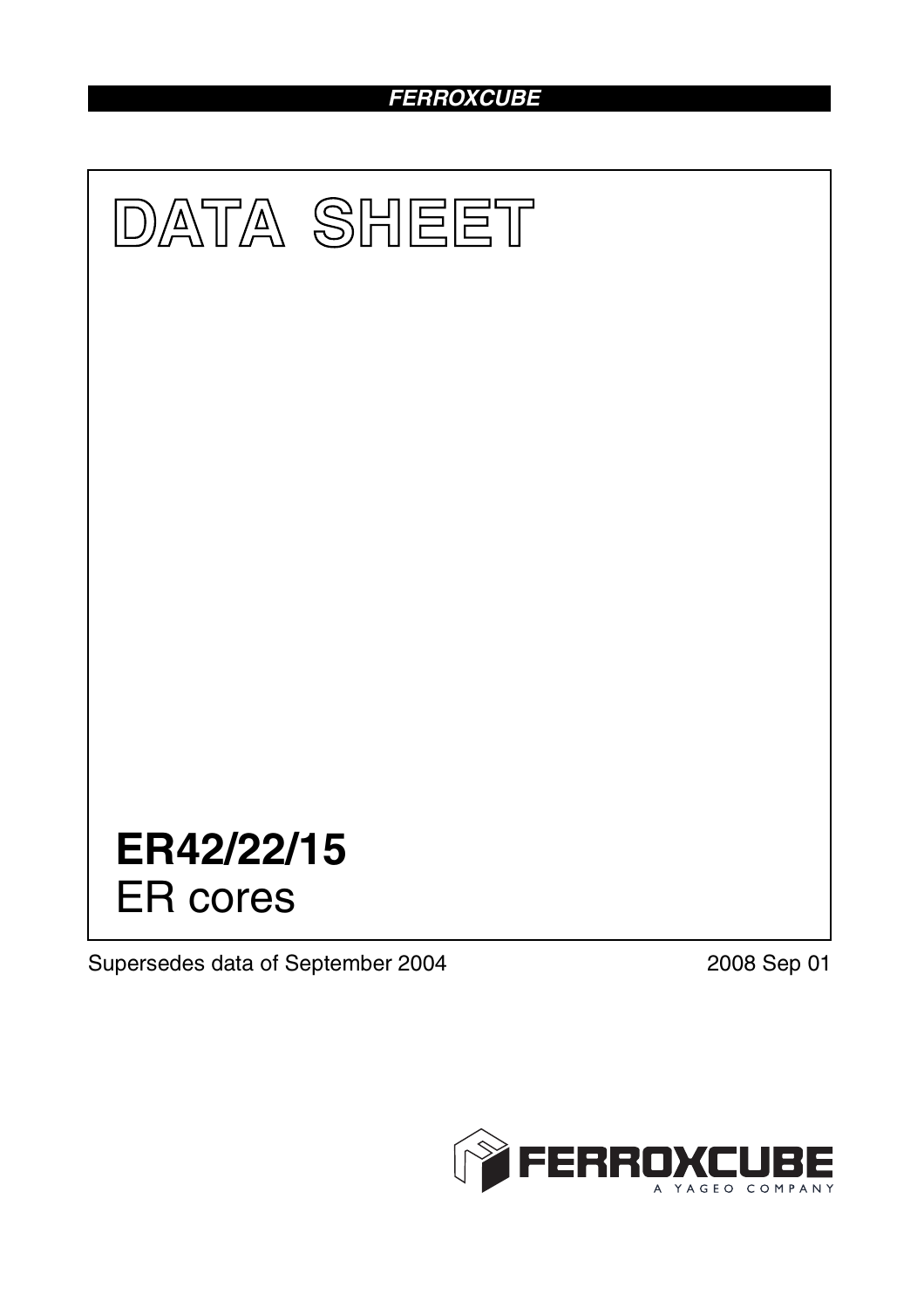# ER cores ER42/22/15

## **CORE SETS**

# **Effective core parameters**

| <b>SYMBOL</b>           | <b>PARAMETER</b>  | <b>VALUE</b> | <b>UNIT</b>     |
|-------------------------|-------------------|--------------|-----------------|
| $\Sigma(I/A)$           | core factor (C1)  | 0.582        | $mm-1$          |
| $V_{e}$                 | effective volume  | 16800        | mm <sup>3</sup> |
| $\mathsf{I}_\mathsf{e}$ | effective length  | 99.0         | mm              |
| $A_{e}$                 | effective area    | 170          | mm <sup>2</sup> |
| <b>min</b>              | minimum area      | 170          | mm <sup>2</sup> |
| m                       | mass of core half | $\approx 42$ | g               |



## **Core halves**

Clamping force for  $A_L$  measurements, 40  $\pm$ 20 N. Gapped cores are available on request.

| <b>GRADE</b> | $A_L$<br>(nH)  | μe             | <b>AIR GAP</b><br>$(\mu m)$ | <b>TYPE NUMBER</b> |
|--------------|----------------|----------------|-----------------------------|--------------------|
| 3C90         | $4000 + 25%$   | $\approx$ 1900 | $\approx 0$                 | ER42/22/15-3C90    |
| 3C94         | 4000 $\pm$ 25% | $\approx$ 1900 | $\approx 0$                 | ER42/22/15-3C94    |

## **Properties of core sets under power conditions**

|              | B (mT) at                                       |                                               | CORE LOSS (W) at                                 |                                               |
|--------------|-------------------------------------------------|-----------------------------------------------|--------------------------------------------------|-----------------------------------------------|
| <b>GRADE</b> | $H = 250$ A/m;<br>$f = 25$ kHz;<br>$T = 100 °C$ | f = 25 kHz;<br>$B = 200 mT$ ;<br>$T = 100 °C$ | $f = 100$ kHz;<br>$B = 100 mT$ ;<br>$T = 100 °C$ | f = 100 kHz;<br>$B = 200$ mT;<br>$T = 100 °C$ |
| 3C90         | $\geq 320$                                      | $\leq 2.0$                                    | $\leq$ 2.1                                       |                                               |
| 3C94         | $\geq 320$                                      |                                               | $≤ 1.6$                                          | $\leq 9.0$                                    |